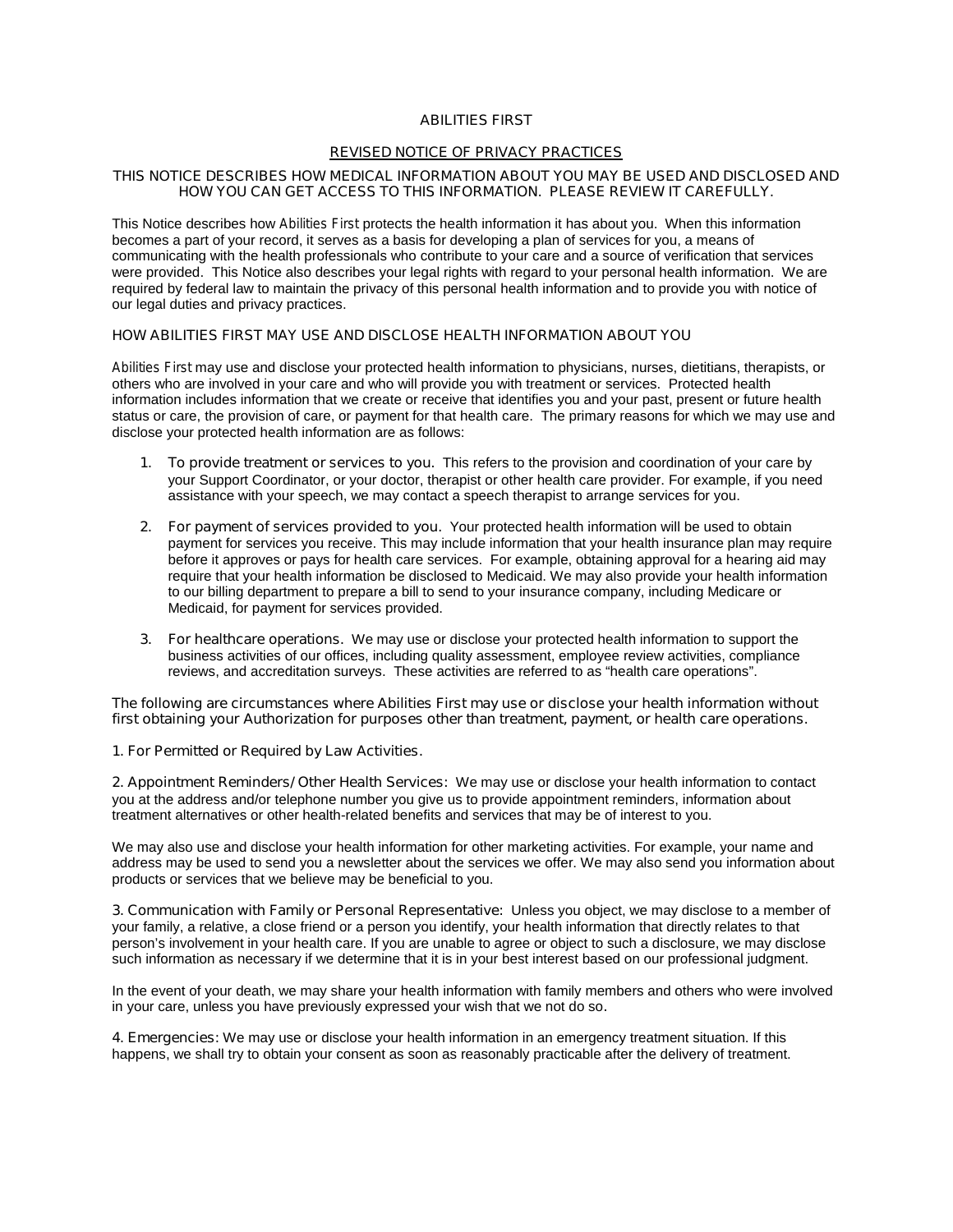**5. Communication Barriers:** We may use and disclose your health information if we attempt to obtain consent from you but are unable to do so due to substantial communication barriers and we determine, using professional judgment, that you intend to consent to use or disclosure under the circumstances.

**6. Public Health:** As required by law, we may disclose your health information to a public health or legal authority charged with preventing or controlling disease, injury or disability. For example, we may be required to disclose the fact that you have a communicable disease.

**7. Health Oversight:** We may disclose health information to a health oversight agency for activities authorized by law, such as audits, investigations, and inspections. Oversight agencies include government agencies that oversee the health care system, government benefit programs, other government regulatory programs and civil rights laws.

**8. Abuse or Neglect:** We may disclose your health information to the governmental entity or agency authorized to receive such information if we believe that you have been a victim of abuse, neglect or domestic violence.

**9. Food and Drug Administration:** We may disclose your health information to a person or company required by the Food and Drug Administration to report adverse events, product defects or problems, biologic product deviations, track products; to enable product recalls; to make repairs or replacements, or to conduct post marketing surveillance.

**10. Legal Proceedings:** We may disclose health information in response to an order of a court or administrative tribunal.

**11. Law Enforcement:** We may disclose limited health information for law enforcement purposes to identify or locate a victim, suspect, fugitive or material witness, a missing person, or for reporting a crime that occurred on our property or that may have caused a need for emergency services.

**12. Coroners, Funeral Directors, and Organ Donation:** We may disclose health information to a coroner or medical examiner for identification purposes, determining cause of death or for the coroner or medical examiner to perform other duties authorized by law. We may also disclose medical/health information to a funeral director to permit the funeral director to carry out his lawful duties. We may disclose such information in reasonable anticipation of death. Health information may be used and disclosed for cadaveric organ, eye or tissue donation purposes.

**13. Workers' Compensation:** Your health information may be disclosed by us as authorized to comply with workers' compensation laws and other similar legally-established programs.

**14. Serious Threat to Health or Safety:** We may use or disclose health information if we believe in good faith that it is necessary to lessen or prevent a serious and imminent threat to the health and safety of a person or the public.

**15. Specialized Government Functions:** Your personal health information may be disclosed to other entities that are covered by this law that are government programs providing public benefits. For example, we may share information with the Department of Social Services to determine your spenddown requirements, or with the Department of Health and Senior Services to coordinate care for a child with special health needs.

**16. Inmates:** If you are an inmate of a correctional institution or in the custody of law enforcement, we may release health information about you as may be necessary for the institution to provide care to you, to protect your health and safety or the health and safety of others, or for the safety and security of the institution.

**17. Immunization Records:** We may disclose proof of immunizations to schools; however, we will seek to obtain the written or oral agreement of the parent, guardian, emancipated minor, or person acting in loco parentis.

#### **The following are circumstances where** *Abilities First* **may use or disclose your health information only after obtaining your authorization.**

**1. Most Uses and Disclosures of Psychotherapy Notes:** Psychotherapy notes are notes recorded by a mental health professional documenting or analyzing the contents of conversation during a private counseling session or a group or family counseling session that are kept separately from the rest of your health record. These notes will typically not be used or disclosed without your Authorization. However, psychotherapy notes do not include medication prescription and monitoring, the times of your counseling session, the type of treatment furnished, results of tests, or a summary of your diagnosis, functional status, treatment plan, symptoms, prognosis and progress, which are subject to restrictions that apply to the use or disclosure of those records.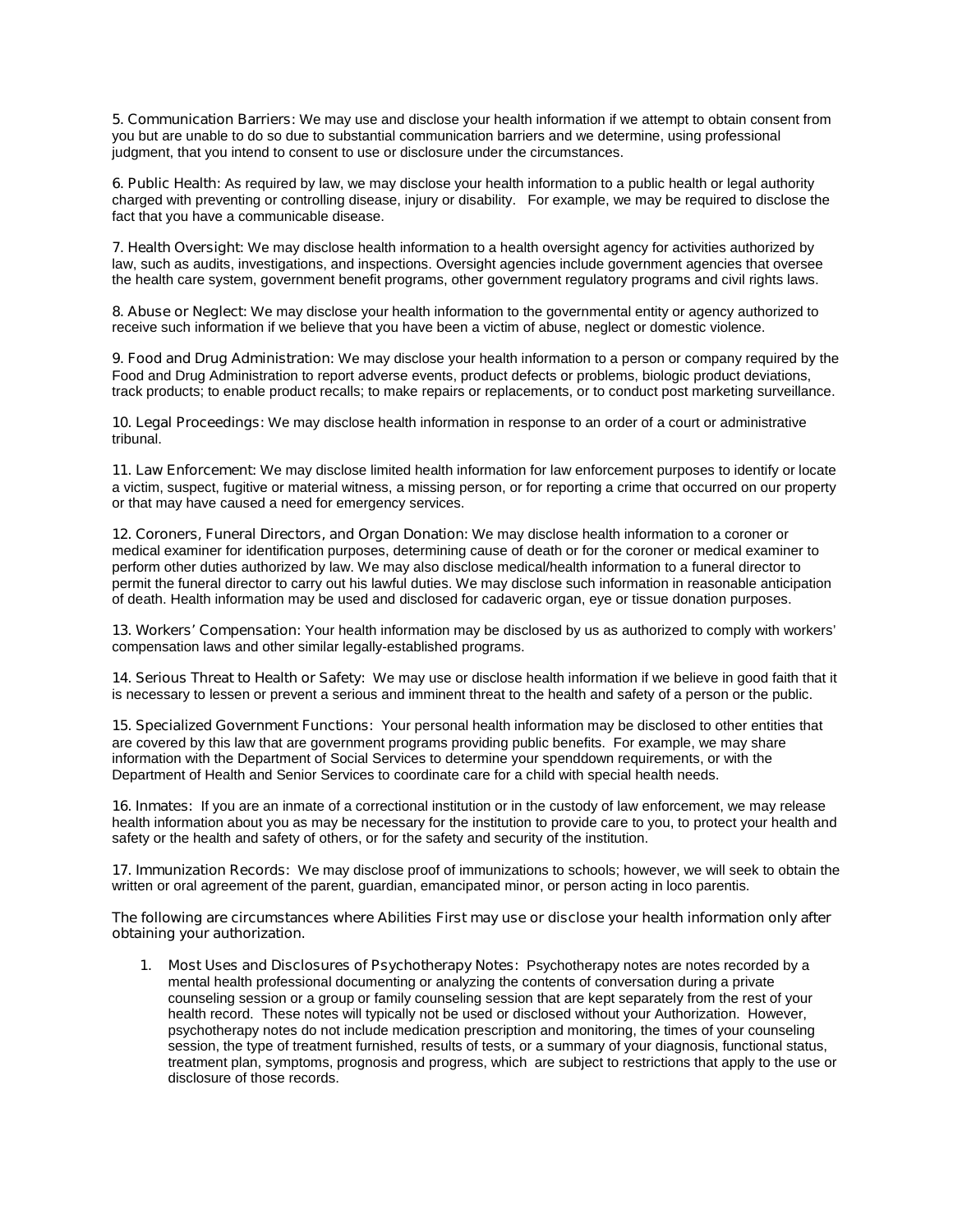**2. Marketing:** If *Abilities First* wants to include a photograph of you or to obtain a quote from you for inclusion in the Agency's annual report, or on its website, or in other media presentations, we will ask for your Authorization to do so.

#### **3. Communication with Others Who May Not Be Covered by the Federal Privacy Law:**

- a. To refer you to other agencies that may be able to provide services that you express an interest in receiving such as Vocational Rehabilitation, and other Service Providers.
- b. To provide your attorney with information you would like to share with him/her.
- c. To communicate with the public schools to coordinate school-related goals with your plan of care.
- d. To discuss your needs with a member of the Missouri General Assembly for the purpose of education related to funding for programs.

**You may revoke an authorization, in writing, at any time except to the extent that we have already taken action in good faith relying on the authorization. Any other uses and disclosures not specified in this Notice require an authorization.** 

# **YOUR RIGHTS REGARDING PROTECTED HEALTH INFORMATION ABILITIES FIRST MAINTAINS ABOUT YOU**

Following is a statement of your rights and how you may exercise these rights.

**You have the right to inspect and copy your protected health information.** You may inspect and obtain a copy of health information about you that is contained in a designated record set for as long as we maintain the health information. A "designated record set" contains medical and billing records about you that we maintain and any other records that we use for making decisions about you. You may be charged a fee for the costs of copying, mailing or other such costs associated with your request. *Under federal law, however, you may not inspect or copy the following records; psychotherapy notes; information compiled in reasonable anticipation of, or use in, a civil, criminal, or administrative action or proceeding, and health information that is subject to law that prohibits access to health information.* If your request for access is denied, you may request that the decision be reviewed. Requests for access should be directed *in writing* to the Privacy Officer listed in this notice.

If the protected health information that you are requesting to copy is maintained electronically, you may request an electronic copy of such information and we will provide you with access in the electronic form and format requested if it is readily producible in such form and format. If it is not, we will produce it in a readable electronic form and format as we mutually agree. We will act on your request within 30 days of receipt, unless it becomes necessary to request an additional 30-day extension. We will let you know the reason for the delay and the expected date of completion.

If you request transmittal of an electronic copy of your health information to another person, you must designate in a written document signed by you the person to receive such information and where to send the information.

*Abilities First* may charge a reasonable cost-based fee for the supplies to create a paper copy or portable electronic media, the cost of postage in you want the portable media mailed to you. There are no fees for handling and retrieval.

**You have the right to request a restriction of your health information.** This means you may ask us not to use or disclose any part of your health information for the purposes of treatment, payment or healthcare operations. You may also request that any part of your health information not be disclosed to family members or friends who may be involved in your care or for notification purposes as described in this Notice of Privacy Practices. Your request must state the specific restriction requested and to whom you want the restriction to apply. We are not required to agree to a restriction that you may request, except as stated below. If we believe it is in your best interest to permit use and disclosure of your health information, your health information will not be restricted. If we do agree to the requested restriction, we may not use or disclose your health information in violation of that restriction unless it is needed to provide emergency treatment. *To request a restriction, you must make your request in writing.* You must tell what information you want to restrict; whether you want to limit our use, disclosure or both; and to whom you want the restrictions to apply. We will not agree to restrictions on uses or disclosures that are legally required.

If you request a restriction on the disclosure of protected health information to a health plan, and the disclosure is for the purpose of carrying out payment or health care operations and is not otherwise required by law, and the information pertains solely to a health care item or service for which you or a person on your behalf paid the covered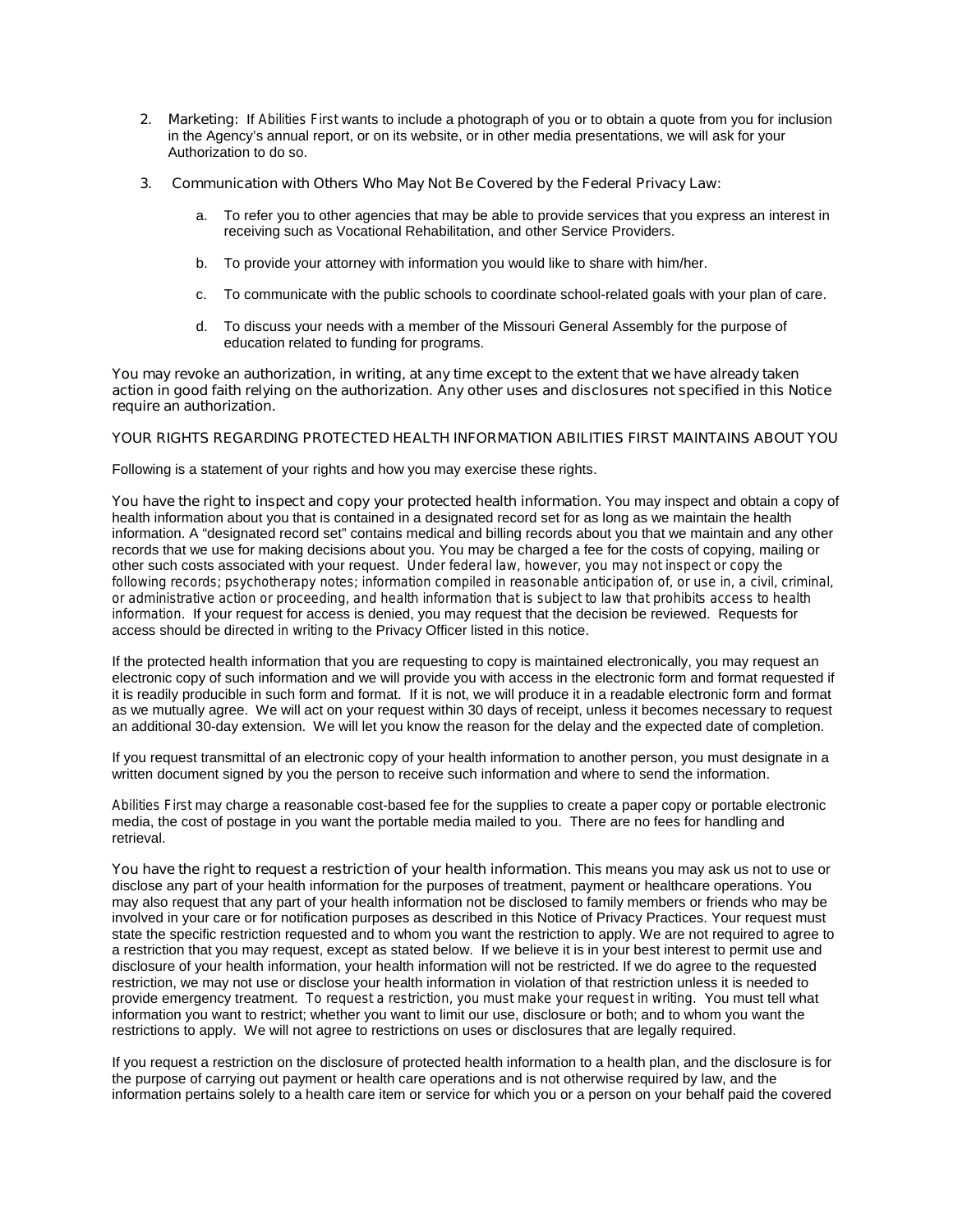entity out-of-pocket in full, we will restrict the disclosure of protected health information, but it is your responsibility to notify other providers with whom we may disclose your information of this restriction.

**You have the right to request to receive confidential communications from** *Abilities First* **by alternative means or at an alternative location.** Communications involving personal health information may be provided to you at an alternative location or by an alternative means of communication. We will accommodate reasonable requests if you clearly state on the request that disclosure could endanger you. To request confidential communications, *you must make your request in writing* to our Privacy Officer and specify how or where you wish to be contacted.

**You may have the right to request an amendment to your health information.** If you believe your personal health information is incorrect or that an important part of it is missing, you may request an amendment of health information about you for as long as we maintain this information. *You must request the amendment in writing and specify the reason for your request.* We may deny your request if the information was not created by us, is not part of the information that you are permitted to inspect and copy, it is accurate and complete. If we deny your request, you have the right to file a statement of disagreement with us, and we may prepare a rebuttal to your statement and will provide you with a copy of such rebuttal. Requests should be directed to our Privacy Officer.

**You have the right to receive an accounting of certain disclosures we have made, if any, of your protected medical/health information.** This right applies to disclosures for purposes other than treatment, payment or healthcare operations as described in this Notice of Privacy Practices. It excludes disclosures we may have made to you, to family members or friends involved in your care, or for notification purposes. You have the right to receive specific information regarding these disclosures that occurred during the six years prior to the date of the request, or such shorter time period as you may request. The right to receive this information is subject to certain exceptions, restrictions and limitations.

**You have the right to opt-out of receiving communications to raise funds for** *Abilities First* **when your protected health information would be used for the purpose of raising funds.** *Abilities First* does not solicit funds from its clients and does not anticipate that it will do so. Should the agency decide to engage in fundraising, you will have the opportunity to let us know that you do not wish to receive communications for the purpose of raising funds for *Abilities First*.

**You have the right to be notified if there is a breach of unsecured protected health information about you.**  We are required by law to maintain the privacy of your protected health information. If we use or disclose your unsecured protected health information in a way that is considered to be a breach, as defined by law, you will receive a notification of the breach of your unsecured protected health information from us.

**You have the right to obtain a paper copy of this notice from us**, upon request, even if you have agreed to accept this notice electronically. You may also obtain a copy of this notice at our website, [www.abilitiesfirst.net](http://www.abilitiesfirst.net/).

#### **If you wish to exercise any of these rights, please contact Kim Hailey, Privacy Officer, at 417-886-0404.**

# **YOU HAVE THE RIGHT TO FILE A COMPLAINT**

Abilities First will not retaliate or penalize you for filing a complaint.

If you have questions or would like additional information, or if you believe your privacy rights have been violated, you may contact the *Abilities First Privacy Officer*, Kim Hailey for assistance or for further information about the complaint process.

If you are receiving services available through the **Department of Mental Health**, you may contact and file a complaint with the Department's Office of Constituent Services. The may do so online at <http://dmh.mo.gov/constituentservices/index.htm> and the toll-free number is 800-364-9687. You may write to the Department of Mental Health at P.O. Box 687, Jefferson City, MO 65102.

All persons also have the right to file a complaint with the Region VII **Office for Civil Rights, U.S. Department of Health and Human Services.** You may call them at 816-426-7277 or 816-426-7065 TDD. You may write to them at 601 East 12th Street, Room 248, Kansas City, Missouri 64106. You may fax your complaint by calling 816-426-3686. If you need help filing a complaint or have a question about the complaint form, please call the Office for Civil Rights toll free number at 1-800-368-1019.

It is recommended that you use the Office for Civil Rights Health Information Privacy Complaint Form, which can be found at<http://www.hhs.gov/ocr/privacy/hipaa/complaints/hipcomplaintpackage.pdf>. Complaint requirements: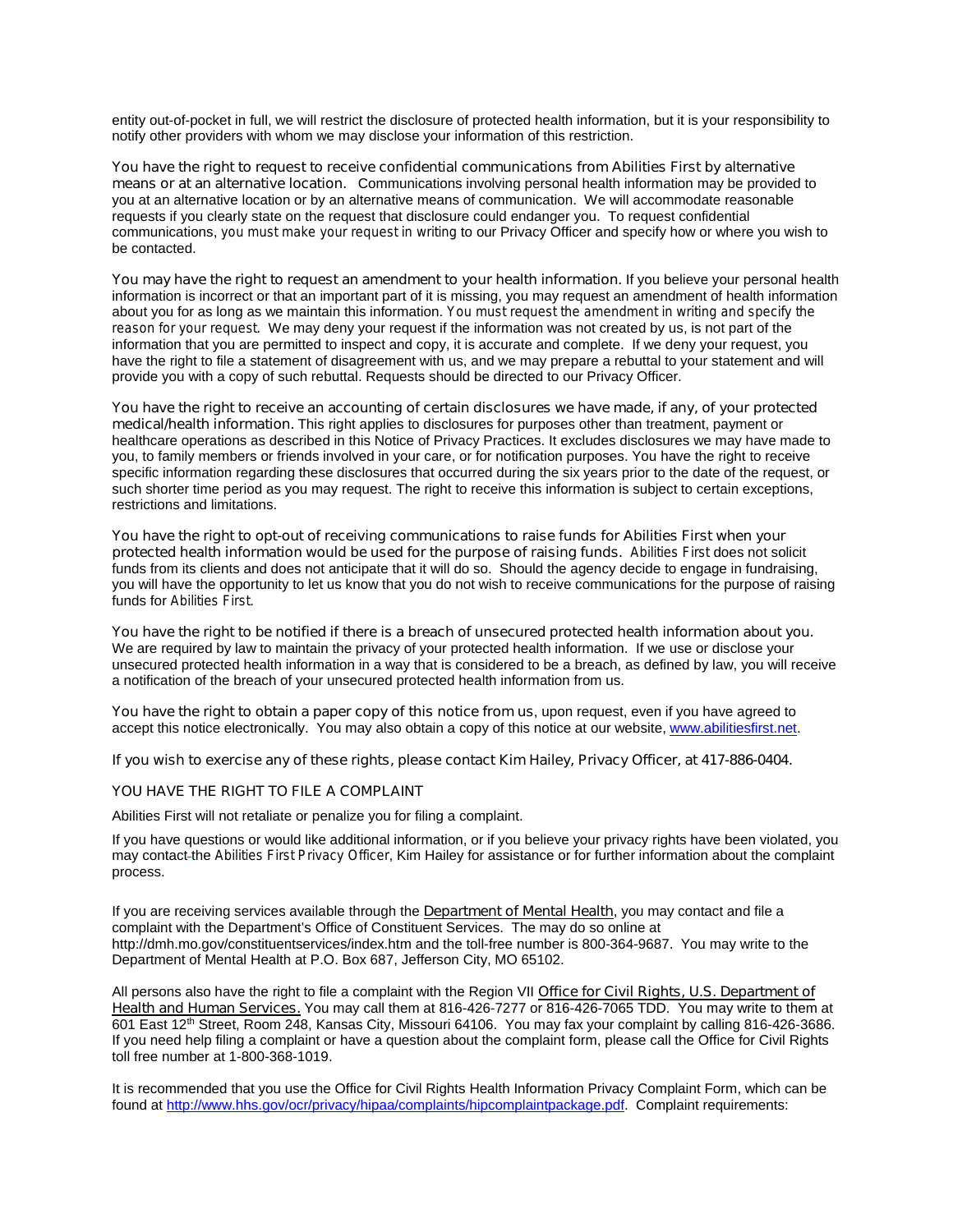- Submit your complaint in any written format by mail, fax, or email;
- Name the covered entity involved and describe the acts or omissions you believe violated the requirements of the Privacy Rule; and
- File within 180 days of when you knew that the act or omission complained of occurred. OCR may extend the 180-day period if you can show "good cause."

You may submit a complaint electronically with the same information requested on the Privacy Complaint Form. To do so, go to [www.hhs.gov/ocr/privacyhowtofile.html](http://www.hhs.gov/ocr/privacyhowtofile.html).

This revised notice was published and became effective September 5, 2013.

We are required to abide by the terms of this Notice of Privacy Practices. We may change the terms of our notice at any time. The new notice will be effective for all protected health information that we maintain at that time. Our revised Notice of Privacy Practices is available on our website at [www.abilitiesfirst.net](http://www.abilitiesfirst.net/), it is posted in our main office, and it is available at the main desk at our offices at 1370 E. Primrose, Suite A, Springfield Missouri, 65804. A paper copy may be sent to you in the mail.

If special accommodations are necessary for you to communicate a question or complaint, please let us know.

*Revised September 5, 2013, February 19, 2016 Reviewed August 24, 2017*

# **ACKNOWLEDGEMENT OF RECEIPT OF** *NOTICE OF PRIVACY PRACTICES*